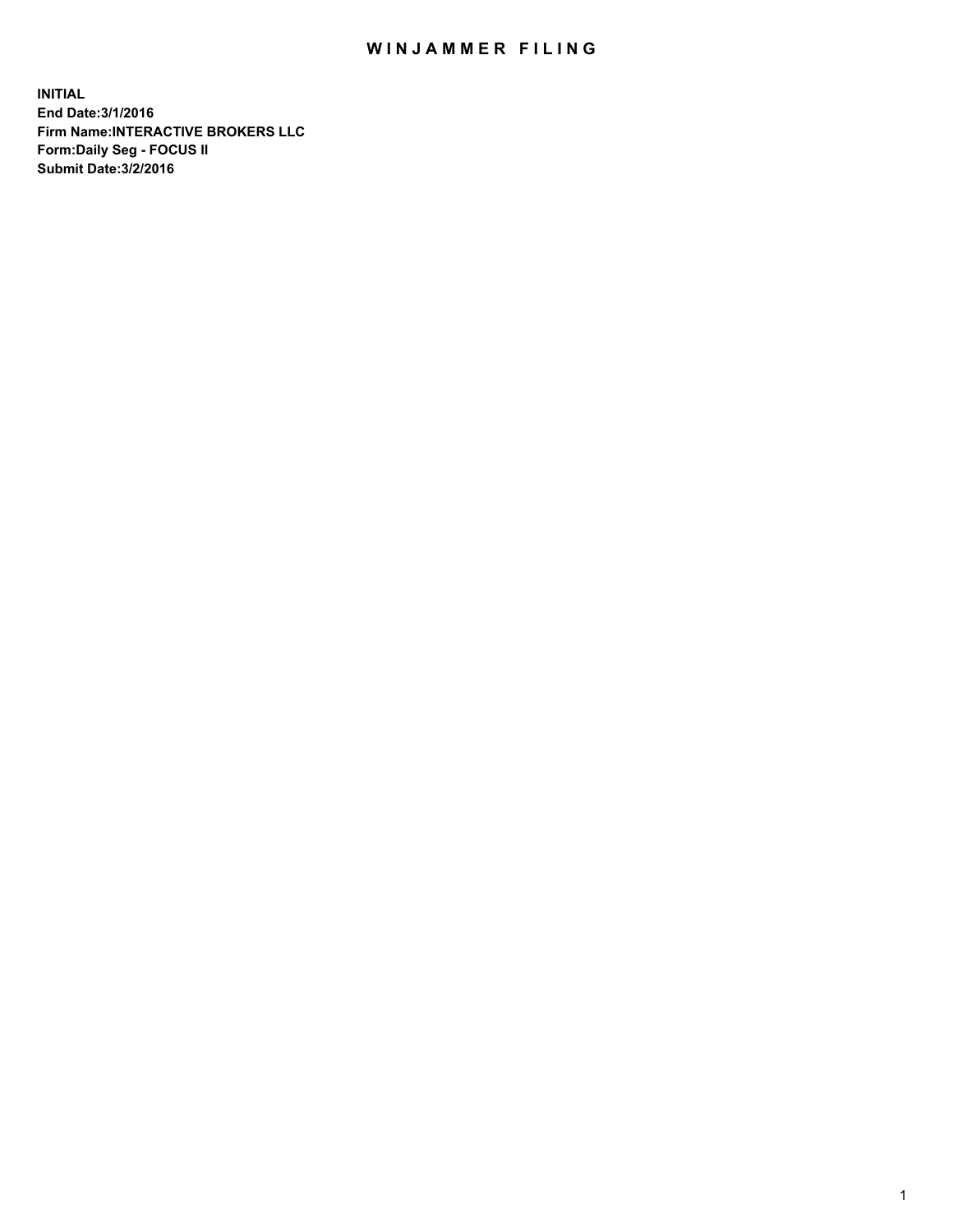## **INITIAL End Date:3/1/2016 Firm Name:INTERACTIVE BROKERS LLC Form:Daily Seg - FOCUS II Submit Date:3/2/2016 Daily Segregation - Cover Page**

| Name of Company<br><b>Contact Name</b><br><b>Contact Phone Number</b><br><b>Contact Email Address</b>                                                                                                                                                                                                                          | <b>INTERACTIVE BROKERS LLC</b><br><b>Alex Parker</b><br>203-618-7738<br>aparker@interactivebrokers.com |
|--------------------------------------------------------------------------------------------------------------------------------------------------------------------------------------------------------------------------------------------------------------------------------------------------------------------------------|--------------------------------------------------------------------------------------------------------|
| FCM's Customer Segregated Funds Residual Interest Target (choose one):<br>a. Minimum dollar amount: ; or<br>b. Minimum percentage of customer segregated funds required:%; or<br>c. Dollar amount range between: and; or<br>d. Percentage range of customer segregated funds required between:% and%.                          | <u>0</u><br>155,000,000 245,000,000<br><u>00</u>                                                       |
| FCM's Customer Secured Amount Funds Residual Interest Target (choose one):<br>a. Minimum dollar amount: ; or<br>b. Minimum percentage of customer secured funds required:%; or<br>c. Dollar amount range between: and; or<br>d. Percentage range of customer secured funds required between:% and%.                            | <u>0</u><br>80,000,000 120,000,000<br>0 <sub>0</sub>                                                   |
| FCM's Cleared Swaps Customer Collateral Residual Interest Target (choose one):<br>a. Minimum dollar amount: ; or<br>b. Minimum percentage of cleared swaps customer collateral required:% ; or<br>c. Dollar amount range between: and; or<br>d. Percentage range of cleared swaps customer collateral required between:% and%. | ₫<br>0 <sub>0</sub><br>0 <sub>0</sub>                                                                  |

Attach supporting documents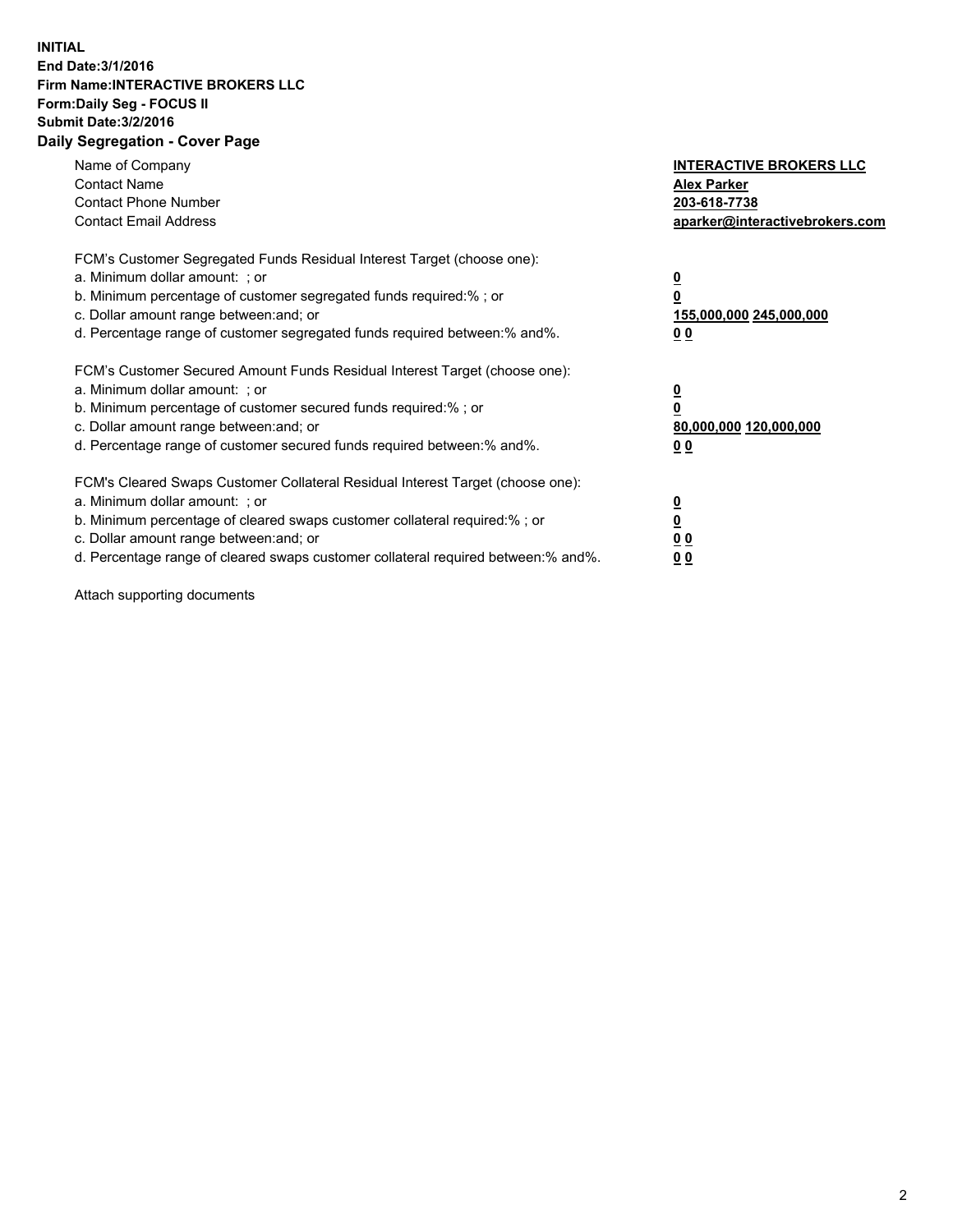## **INITIAL End Date:3/1/2016 Firm Name:INTERACTIVE BROKERS LLC Form:Daily Seg - FOCUS II Submit Date:3/2/2016 Daily Segregation - Secured Amounts**

|     | Foreign Futures and Foreign Options Secured Amounts                                         |                                  |
|-----|---------------------------------------------------------------------------------------------|----------------------------------|
|     | Amount required to be set aside pursuant to law, rule or regulation of a foreign            | $0$ [7305]                       |
|     | government or a rule of a self-regulatory organization authorized thereunder                |                                  |
| 1.  | Net ledger balance - Foreign Futures and Foreign Option Trading - All Customers             |                                  |
|     | A. Cash                                                                                     | 292,468,225 [7315]               |
|     | B. Securities (at market)                                                                   | $0$ [7317]                       |
| 2.  | Net unrealized profit (loss) in open futures contracts traded on a foreign board of trade   | <u>-5,171,891</u> [7325]         |
| 3.  | Exchange traded options                                                                     |                                  |
|     | a. Market value of open option contracts purchased on a foreign board of trade              | 86,235 [7335]                    |
|     | b. Market value of open contracts granted (sold) on a foreign board of trade                | -94,483 [7337]                   |
| 4.  | Net equity (deficit) (add lines 1.2. and 3.)                                                | 287,288,086 [7345]               |
| 5.  | Account liquidating to a deficit and account with a debit balances - gross amount           | 5,721,594 [7351]                 |
|     | Less: amount offset by customer owned securities                                            | 0 [7352] 5,721,594 [7354]        |
| 6.  | Amount required to be set aside as the secured amount - Net Liquidating Equity              | 293,009,680 [7355]               |
|     | Method (add lines 4 and 5)                                                                  |                                  |
| 7.  | Greater of amount required to be set aside pursuant to foreign jurisdiction (above) or line | 293,009,680 [7360]               |
|     | 6.                                                                                          |                                  |
|     | FUNDS DEPOSITED IN SEPARATE REGULATION 30.7 ACCOUNTS                                        |                                  |
| 1.  | Cash in banks                                                                               |                                  |
|     | A. Banks located in the United States                                                       |                                  |
|     |                                                                                             | 500,149 [7500]                   |
| 2.  | B. Other banks qualified under Regulation 30.7                                              | 0 [7520] 500,149 [7530]          |
|     | Securities                                                                                  |                                  |
|     | A. In safekeeping with banks located in the United States                                   | 344,575,417 [7540]               |
|     | B. In safekeeping with other banks qualified under Regulation 30.7                          | 0 [7560] 344,575,417 [7570]      |
| 3.  | Equities with registered futures commission merchants                                       |                                  |
|     | A. Cash                                                                                     | $0$ [7580]                       |
|     | <b>B.</b> Securities                                                                        | $0$ [7590]                       |
|     | C. Unrealized gain (loss) on open futures contracts                                         | $0$ [7600]                       |
|     | D. Value of long option contracts                                                           | $0$ [7610]                       |
|     | E. Value of short option contracts                                                          | 0 [7615] 0 [7620]                |
| 4.  | Amounts held by clearing organizations of foreign boards of trade                           |                                  |
|     | A. Cash                                                                                     | $0$ [7640]                       |
|     | <b>B.</b> Securities                                                                        | $0$ [7650]                       |
|     | C. Amount due to (from) clearing organization - daily variation                             | $0$ [7660]                       |
|     | D. Value of long option contracts                                                           | $0$ [7670]                       |
|     | E. Value of short option contracts                                                          | 0 [7675] 0 [7680]                |
| 5.  | Amounts held by members of foreign boards of trade                                          |                                  |
|     | A. Cash                                                                                     | 81,316,021 [7700]                |
|     | <b>B.</b> Securities                                                                        | $0$ [7710]                       |
|     | C. Unrealized gain (loss) on open futures contracts                                         | -3,253,322 [7720]                |
|     | D. Value of long option contracts                                                           | 86,235 [7730]                    |
|     | E. Value of short option contracts                                                          | -94,483 [7735] 78,054,451 [7740] |
| 6.  | Amounts with other depositories designated by a foreign board of trade                      | $0$ [7760]                       |
| 7.  | Segregated funds on hand                                                                    | $0$ [7765]                       |
| 8.  | Total funds in separate section 30.7 accounts                                               | 423,130,017 [7770]               |
| 9.  | Excess (deficiency) Set Aside for Secured Amount (subtract line 7 Secured Statement         | 130,120,337 [7380]               |
|     | Page 1 from Line 8)                                                                         |                                  |
| 10. | Management Target Amount for Excess funds in separate section 30.7 accounts                 | 80,000,000 [7780]                |
| 11. | Excess (deficiency) funds in separate 30.7 accounts over (under) Management Target          | 50,120,337 [7785]                |
|     |                                                                                             |                                  |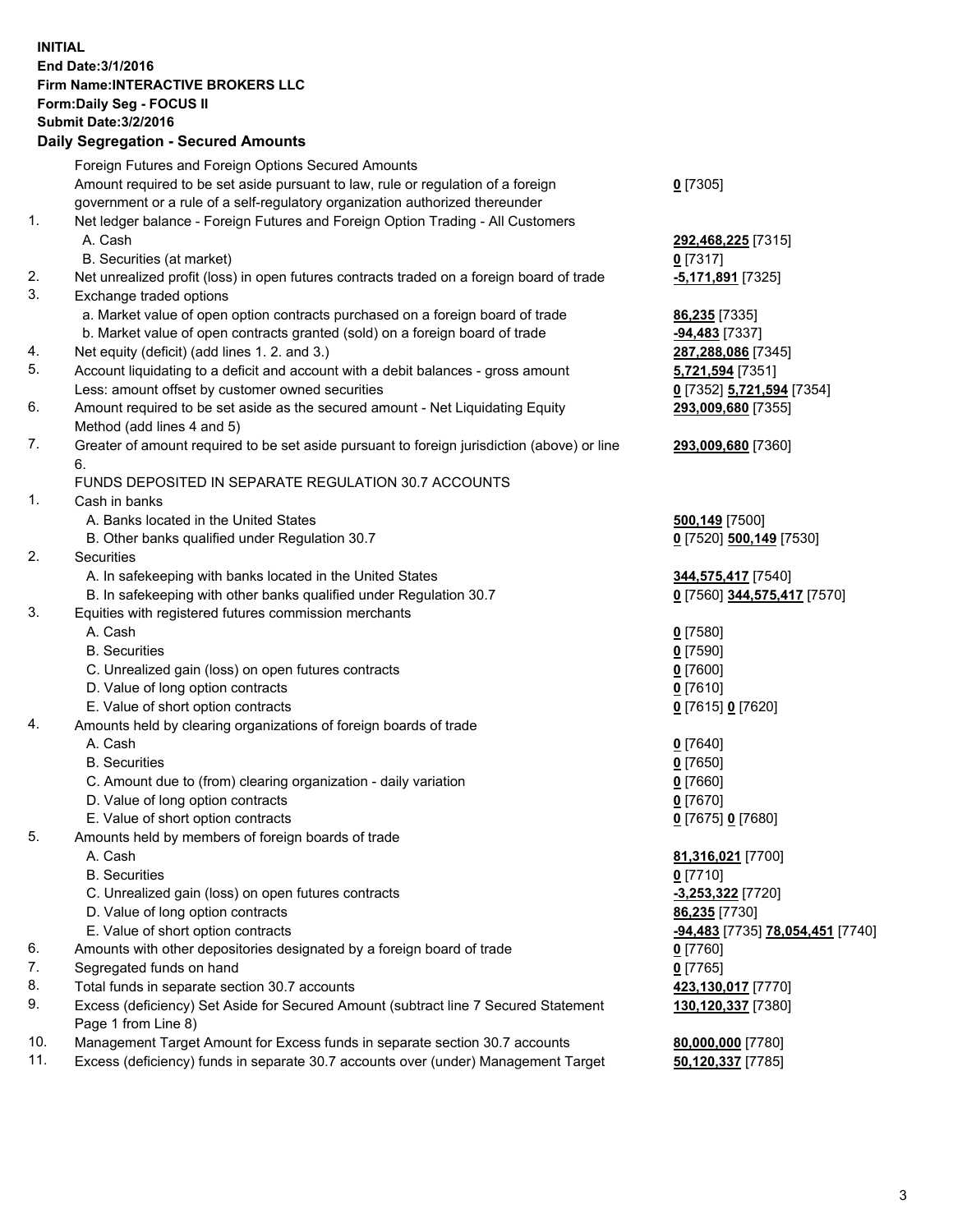**INITIAL End Date:3/1/2016 Firm Name:INTERACTIVE BROKERS LLC Form:Daily Seg - FOCUS II Submit Date:3/2/2016 Daily Segregation - Segregation Statement** SEGREGATION REQUIREMENTS(Section 4d(2) of the CEAct) 1. Net ledger balance A. Cash **2,801,265,017** [7010] B. Securities (at market) **0** [7020] 2. Net unrealized profit (loss) in open futures contracts traded on a contract market **-96,524,262** [7030] 3. Exchange traded options A. Add market value of open option contracts purchased on a contract market **114,200,283** [7032] B. Deduct market value of open option contracts granted (sold) on a contract market **-183,988,743** [7033] 4. Net equity (deficit) (add lines 1, 2 and 3) **2,634,952,295** [7040] 5. Accounts liquidating to a deficit and accounts with debit balances - gross amount **156,634** [7045] Less: amount offset by customer securities **0** [7047] **156,634** [7050] 6. Amount required to be segregated (add lines 4 and 5) **2,635,108,929** [7060] FUNDS IN SEGREGATED ACCOUNTS 7. Deposited in segregated funds bank accounts A. Cash **229,882,976** [7070] B. Securities representing investments of customers' funds (at market) **1,577,534,577** [7080] C. Securities held for particular customers or option customers in lieu of cash (at market) **0** [7090] 8. Margins on deposit with derivatives clearing organizations of contract markets A. Cash **32,820,773** [7100] B. Securities representing investments of customers' funds (at market) **1,075,207,282** [7110] C. Securities held for particular customers or option customers in lieu of cash (at market) **0** [7120] 9. Net settlement from (to) derivatives clearing organizations of contract markets **-24,689,286** [7130] 10. Exchange traded options A. Value of open long option contracts **114,180,469** [7132] B. Value of open short option contracts **-183,968,969** [7133] 11. Net equities with other FCMs A. Net liquidating equity **0** [7140] B. Securities representing investments of customers' funds (at market) **0** [7160] C. Securities held for particular customers or option customers in lieu of cash (at market) **0** [7170] 12. Segregated funds on hand **0** [7150] 13. Total amount in segregation (add lines 7 through 12) **2,820,967,822** [7180] 14. Excess (deficiency) funds in segregation (subtract line 6 from line 13) **185,858,893** [7190] 15. Management Target Amount for Excess funds in segregation **155,000,000** [7194] **30,858,893** [7198]

16. Excess (deficiency) funds in segregation over (under) Management Target Amount Excess